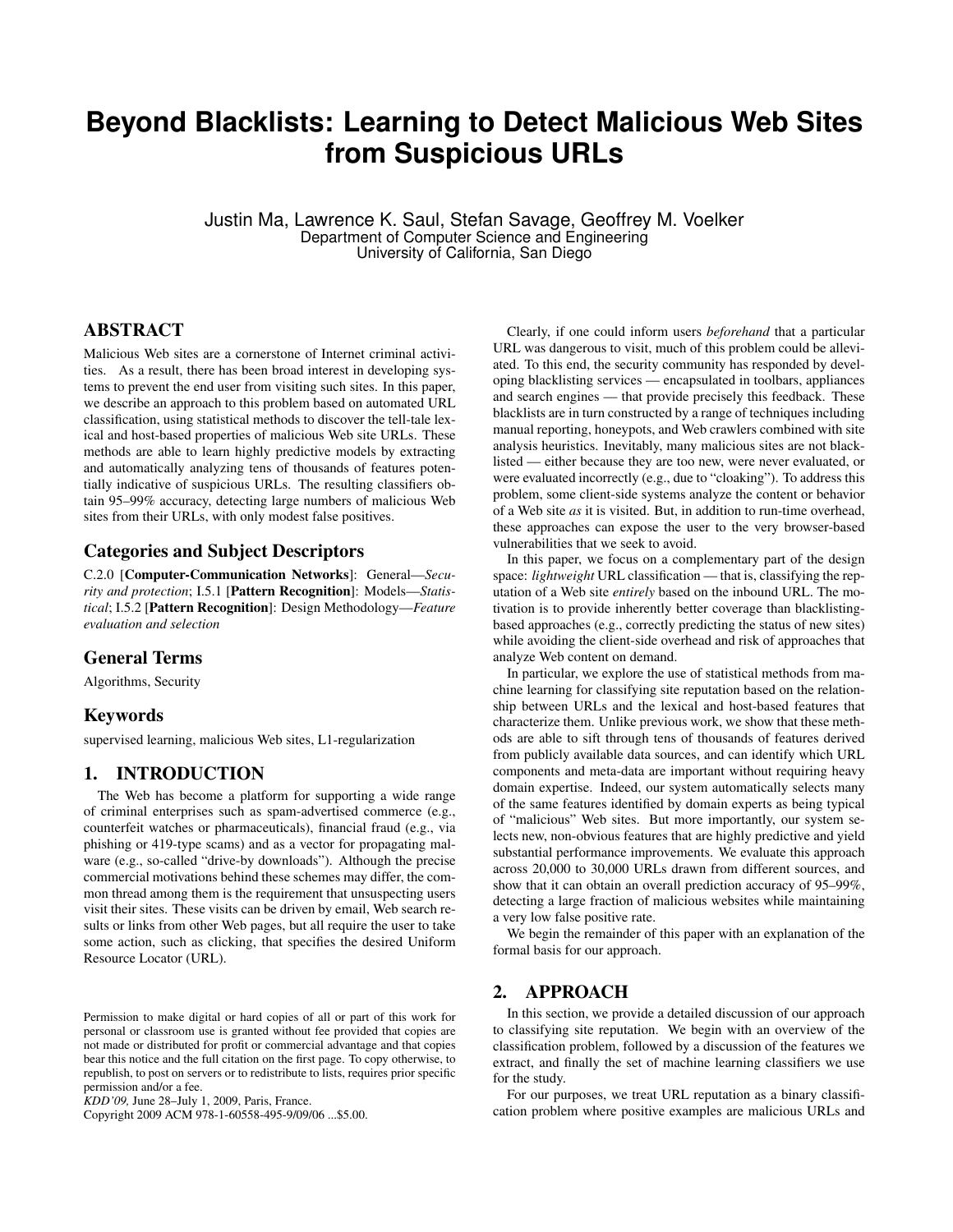negative examples are benign URLs. This learning-based approach to the problem can succeed if the distribution of feature values for malicious examples is different from benign examples, the training set shares the same feature distribution as the testing set, and the ground truth labels for the URLs are correct.

Significantly, we classify sites based only on the relationship between URLs and the lexical and host-based features that characterize them, and we do not consider two other kinds of potentially useful sources of information for features: the URL's page content, and the context of the URL (e.g., the page or email in which the URL is embedded). Although this information has the potential to improve classification accuracy, we exclude it for a variety of reasons. First, avoiding downloading page content is strictly safer for users. Second, classifying a URL with a trained model is a lightweight operation compared to first downloading the page and then using its contents for classification. Third, focusing on URL features makes the classifier applicable to any context in which URLs are found (Web pages, email, chat, calendars, games, etc.), rather than dependent on a particular application setting. Finally, reliably obtaining the malicious version of a page for both training and testing can become a difficult practical issue. Malicious sites have demonstrated the ability to "cloak" the content of their Web pages, i.e., serving different content to different clients [20]. For example, a malicious server may send benign versions of a page to honeypot IP addresses that belong to security practitioners, but send malicious versions to other clients. Nonetheless, we show in Section 4 that classifying on lexical features of the URL and features about the host are sufficient for highly accurate prediction.

# **2.1 Features**

We categorize the features that we gather for URLs as being either lexical or host-based.

**Lexical features:** The justification for using lexical features is that URLs to malicious sites tend to "look different" in the eyes of the users who see them. Hence, including lexical features allows us to methodically capture this property for classification purposes, and perhaps infer patterns in malicious URLs that we would otherwise miss through ad-hoc inspection.

For the purpose of this discussion, we want to distinguish the two parts of a URL: the hostname and the path. As an example, with the URL www.geocities.com/usr/index.html, the hostname portion is www.geocities.com and the path portion is usr/index.html.

Lexical features are the textual properties of the URL itself (not the content of the page it references). We use a combination of features suggested by the studies of McGrath and Gupta [16] and Kolari et al. [13]. These properties include the length of the hostname, the length of the entire URL, as well as the number of dots in the URL — all of these are real-valued features. Additionally, we create a binary feature for each token in the hostname (delimited by '.') and in the path URL (strings delimited by '/', '?', '.', '=', '-' and '\_'). This is also known as a "bag-of-words." Although we do not preserve the order of the tokens, we do make a distinction between tokens belonging to the hostname, the path, the top-level domain (TLD) and primary domain name (the domain name given to a registrar). More sophisticated techniques for modeling lexical features are available, such as Markov models of text. However, even with the bag-of-words representation, we can achieve very accurate classification results.

**Host-based features:** The reason for using host-based features is that malicious Web sites may be hosted in less reputable hosting centers, on machines that are not conventional web hosts, or through disreputable registrars. To an approximate degree, hostbased features can describe "where" malicious sites are hosted, "who" own them, and "how" they are managed.

The following are properties of the hosts (there could be multiple) that are identified by the hostname part of the URL. We note some of these features overlap with lexical properties of the URL.

- 1. *IP address properties* Is the IP address in a blacklist? Are the IPs of the A, MX or NS records in the same autonomous systems (ASes) or prefixes as one another? To what ASes or prefixes do they belong?
- 2. *WHOIS properties* What is the date of registration, update, and expiration ? Who is the registrar? Who is the registrant? Is the WHOIS entry locked?
- 3. *Domain name properties* What is the time-to-live (TTL) value for the DNS records associated with the hostname?

Additionally, the following domain name properties are used in SpamAssassin Botnet plugin for detecting links to malicious sites in emails: Does the hostname contain "client" or "server" keywords? Is the IP address in the hostname? Is there a PTR record for the host? Does the PTR record inturn resolve one of the host's IP addresses?

4. *Geographic properties* — In which continent/country/ city does the IP address belong? What is the speed of the uplink connection (broadband, dial-up, etc)?

This list of features we use is not exhaustive, as there is always the possibility of generating or aggregating new meta-information about the URL such as popularity rankings in Netcraft, indexing in Google, etc. Nevertheless, the list is still extensive, as it represents many pieces of information about the URL and host (much of which is publicly available) that we can collect efficiently through the automated crawling tools at our disposal.

# **2.2 Classification Models**

We use the features described in the previous section to encode individual URLs as very high dimensional feature vectors. Most of the features are generated by the "bag-of-words" representation of the URL, registrar name, and registrant name; binary features are also used to encode all possible ASes, prefixes and geographic locales of an IP address. The resulting URL descriptors typically have tens of thousands of binary features.

The high dimensionality of these feature vectors poses certain challenges for classification. Though only a subset of the generated features may correlate with malicious Web sites, we do not know in advance which features are relevant. More generally, when there are more features than labeled examples, we enter the regime in which statistical models are most prone to overfitting.

In this section, we briefly review the models that we studied for classification, as well as their relative strengths and weaknesses. For all these models, we adopt the following notation. We use  $n$ to denote the number of labeled examples in the training set and  $d$ to denote the dimensionality of the feature space (i.e., the number of features). We use  $\mathbf{x} \in \mathbb{R}^d$  to denote a feature vector and  $x_j$  to denote its *j*th component. Finally, we use  $y \in \{0, 1\}$  to denote the label of an example, with  $y = 1$  for malicious sites and  $y = 0$  for benign ones.

We provide further details on the individual classifiers below. In particular, for each classifier, we briefly describe its testing process (how it predicts a label from the features of URLs) and its training process (how it learns the decision rule to predict these labels).

**Naive Bayes:** Commonly used in spam filters, this basic model assumes that for a given label, the individual features of URLs are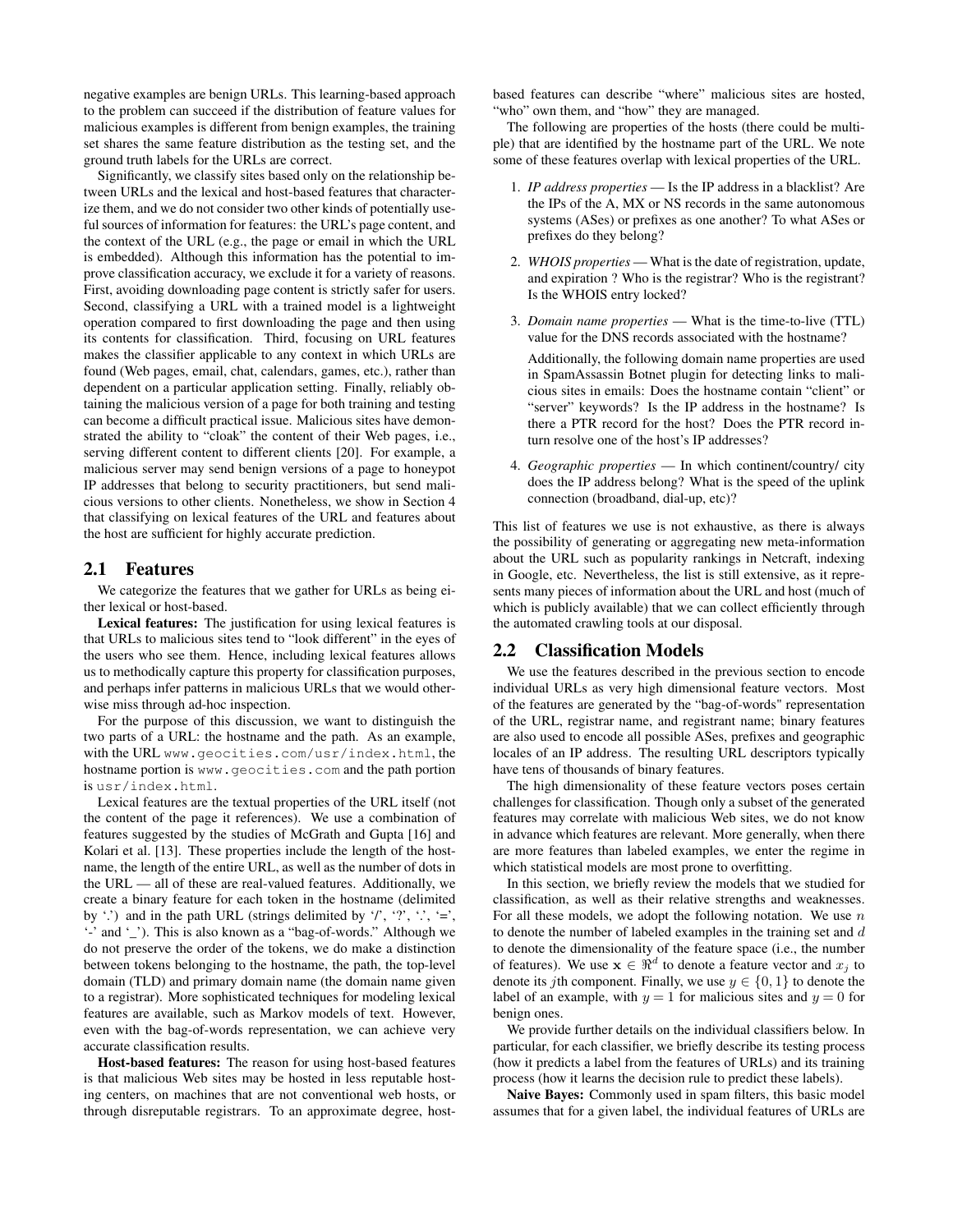distributed independently of the values of other features [5]. Letting  $P(x|y)$  denote the conditional probability of the feature vector given its label, the model assumes  $P(\mathbf{x}|y) = \prod_{j=1}^{d} P(x_j|y)$ . Then, from Bayes rule, assuming that malicious and benign Web sites occur with equal probability, we compute the posterior probability that the feature vector x belongs to a malicious URL as:

$$
P(y=1|\mathbf{x}) = \frac{P(\mathbf{x}|y=1)}{P(\mathbf{x}|y=1) + P(\mathbf{x}|y=0)}.
$$
 (1)

Finally, the right hand side of eq. (1) can be thresholded to predict a binary label for the feature vector x.

A Naive Bayes classifier is most easily trained by computing the conditional probabilities  $P(x_i | y)$  from their maximum likelihood estimates [5]. For real-valued features, we model  $P(x_i | y)$  by a Gaussian distribution whose mean and standard deviation are computed over the jth component of feature vectors in the training set with label y. For binary-valued features, we estimate  $P(x_j = 1|y)$ as the fraction of feature vectors in the training set with label  $y$  for which the *j*th component is one.

The model parameters in the Naive Bayes classifier are estimated to maximize the joint log-likelihood of URL features and labels, as opposed to the accuracy of classification. Optimizing the latter typically leads to more accurate classifiers, notwithstanding the increased risk of overfitting.

**Support Vector Machine (SVM):** SVMs are widely regarded as state-of-the-art models for binary classification of high dimensional data. SVMs are trained to maximize the margin of correct classification, and the resulting decision boundaries are robust to slight perturbations of the feature vectors, thereby providing a hedge against overfitting. The superior generalization abilities of SVMs have been borne out by both theoretical studies and experimental successes [23].

The decision rule in SVMs is expressed in terms of a kernel function  $K(\mathbf{x}, \mathbf{x}')$  that computes the similarity between two feature vectors and non-negative coefficients  $\{\alpha_i\}_{i=1}^n$  that indicate which training examples lie close to the decision boundary. SVMs classify new examples by computing their (signed) distance to the decision boundary. Up to a constant, this distance is given by:

$$
h(\mathbf{x}) = \sum_{i=1}^{n} \alpha_i (2y_i - 1) K(\mathbf{x}_i, \mathbf{x}),
$$
 (2)

where the sum is over all training examples. The sign of this distance indicates the side of the decision boundary on which the example lies. In practice, the value of  $h(\mathbf{x})$  is thresholded to predict a binary label for the feature vector x.

SVMs are trained by first specifying a kernel function  $K(\mathbf{x}, \mathbf{x}')$ and then computing the coefficients  $\alpha_i$  that maximize the margin of correct classification on the training set. The required optimization can be formulated as an instance of quadratic programming, a problem for which many efficient solvers have been developed [6]. In our study, we experimented with both linear and radial basis function (RBF) kernels.

**Logistic Regression:** This is a simple parametric model for binary classification where examples are classified based on their distance from a hyperplane decision boundary [11]. The decision rule is expressed in terms of the sigmoid function  $\sigma(z) = [1 + e^{-z}]^{-1}$ , which converts these distances into probabilities that feature vectors have positive or negative labels. The conditional probability that feature vector x has a positive label  $y=1$  is the following:

$$
P(y=1|\mathbf{x}) = \sigma(\mathbf{w} \cdot \mathbf{x} + b), \tag{3}
$$

where the weight vector  $\mathbf{w} \in \mathbb{R}^d$  and scalar bias b are parameters to be estimated from training data. In practice, the right hand side of eq. (3) is thresholded to obtain a binary prediction for the label of the feature vector x.

We trained models for logistic regression using a regularized form of maximum likelihood estimation. Specifically, we chose the weight vector  $w$  and bias  $b$  to maximize the objective function:

$$
\mathcal{L}(\mathbf{w},b) = \sum_{i=1}^{n} \log P(y_i|\mathbf{x}_i) - \gamma \sum_{\alpha=1}^{d} |w_{\alpha}|.
$$
 (4)

The first term computes the conditional log-likelihood that the model correctly labels all the examples in the training set. The second term in eq. (4) penalizes large magnitude values of the elements in the weight vector w. Known as  $\ell_1$ -norm regularization, this penalty not only serves as a measure against overfitting, but also encourages sparse solutions in which many elements of the weight vector are *exactly* zero. Such solutions emerge naturally in domains where the feature vectors contain a large number of irrelevant features. The relative weight of the second term in eq. (4) is determined by the regularization parameter. We selected the value of  $\gamma$  in our experiments by cross validation.

We included  $\ell_1$ -regularized logistic regression for its potential advantages over Naive Bayes and SVMs in our particular domain. Unlike Naive Bayes classification, the parameters in logistic regression are estimated by optimizing an objective function that closely tracks the error rate. Unlike SVMs,  $\ell_1$ -regularized logistic regression is especially well suited to domains with large numbers of irrelevant features. (In large numbers, such features can drown out the similarities between related examples that SVMs expect to be measured by the kernel function.) Finally, because  $\ell_1$ -regularized logistic regression encourages sparse solutions, the resulting models often have decision rules that are easier to interpret in terms of relevant and irrelevant features.

# **3. DATA SETS**

This section describes the data sets that we use for our evaluation. For benign URLs, we used two data sources. One is the DMOZ Open Directory Project [19]. DMOZ is a directory whose entries are vetted manually by editors. The editors themselves go through a vetting process, with editors given responsibility for larger portions of the directory as they gain trust and experience. The second source of benign URLs was the random URL selector for Yahoo's directory. A sample of this directory can be generated by visiting http://random.yahoo.com/bin/ryl.

We also drew from two sources for URLs to malicious sites: PhishTank [21] and Spamscatter [3]. PhishTank is a blacklist of phishing URLs consisting of manually-verified user contributions. Spamscatter is a spam collection infrastructure from which we extract URLs from the bodies of those messages. Note that the malicious URL data sets have different scopes. PhishTank focuses on phishing URLs, while Spamscatter includes URLs for a wide range of scams advertised in email spam (phishing, pharmaceuticals, software, etc.). Both sources include URLs crafted to evade automated filters, while phishing URLs in particular may be crafted to visually trick users as well.

Table 1 summarizes the number and types of features in the data sets that we use in our evaluations. The four data sets consist of pairing 15,000 URLs from a benign source (either Yahoo or DMOZ) with URLs from a malicious source (5,500 from Phish-Tank and 15,000 from Spamscatter). We refer to these sets as the DMOZ-PhishTank (DP), DMOZ-Spamscatter (DS), Yahoo-Phish-Tank (YP), and Yahoo-Spamscatter (YS) sets. We collected URL features between August 22, 2008 – September 1, 2008.

We normalized the real-valued features in each feature set to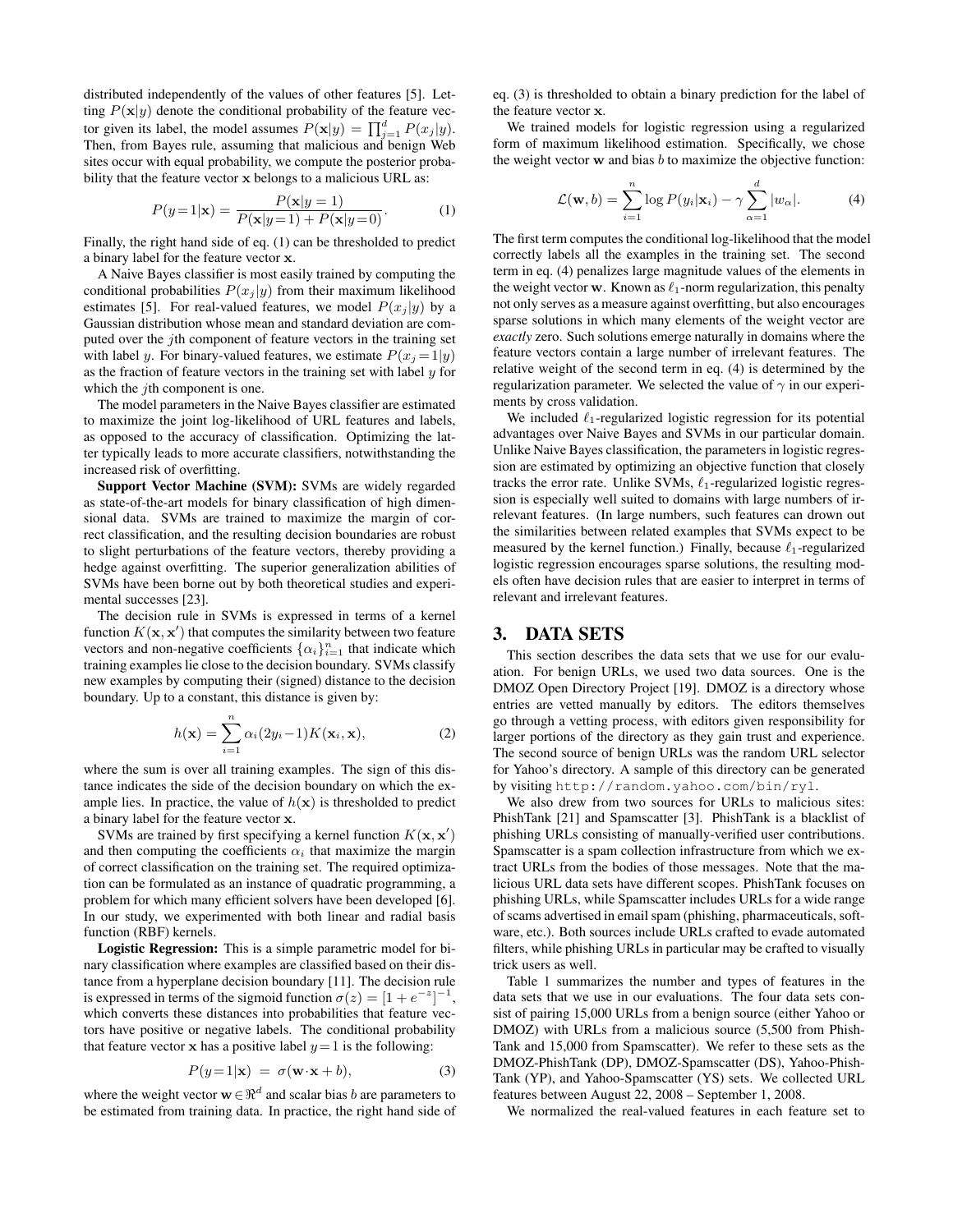| <b>Feature type</b> | DP                       | YР    | DS             | YS    |
|---------------------|--------------------------|-------|----------------|-------|
| DNS NS record       | 10818                    | 4186  | 10838          | 3764  |
| WHOIS info          | 9070                     | 3959  | 8702           | 3525  |
| Hostname            | 7928                     | 3112  | 7797           | 2959  |
| TLD + domain        | 5787                     | 2186  | 5609           | 1980  |
| DNS A record        | 5627                     | 2470  | 5207           | 1862  |
| Geographic          | 4554                     | 2250  | 4430           | 1836  |
| Path tokens         | 4363                     | 8021  | 8390           | 11974 |
| Last token of path  | 1568                     | 3751  | 2892           | 5071  |
| DNS MX record       | 1323                     | 497   | 1422           | 559   |
| TLD                 | 319                      | 284   | 102            | 51    |
| Connection speed    | 31                       | 29    | 30             | 30    |
| <b>DNS TTL</b>      | 14                       | 13    | 14             | 12    |
| <b>Blacklists</b>   |                          | 7     |                |       |
| WHOIS dates         | 6                        | 6     | 6              | 6     |
| Spamassassin plugin | $\overline{\phantom{0}}$ | 5     | 5              | 5     |
| IP address misc.    | 4                        | 4     | $\overline{4}$ | 4     |
| Lexical misc.       | 3                        | 3     | 3              | 3     |
| All features        | 51427                    | 30783 | 55458          | 33648 |

**Table 1: Breakdown of feature types for data sets used in evaluations.**

lie between zero and one, shifting and rescaling each real-valued feature so that zero and one corresponded to the minimum and maximum values observed in the training set. Values outside this range in the testing set were clipped to zero or one as appropriate. The normalization served to equalize the range of the features in each feature set, both real-valued and binary. Intuitively, it reflects our prior belief that the real-valued and binary-valued features are equally informative and therefore should be calibrated on the same measurement scales.

One further complication arises due to undefined, or missing, features. Many real-valued features are undefined for large numbers of examples in the data set (e.g., DNS time-to-live values). We handled missing values using the following heuristic: for each real-valued feature, we defined an extra binary feature indicating whether the feature was defined. This heuristic enables the classifiers to learn how to treat missing features from the way they appear in the training set.

# **4. EVALUATION**

In this section, we evaluate the effectiveness of the classifiers on identifying URLs to malicious sites. Specifically, we want to answer the following questions: Does using more features lead to more accurate classification? What is the most appropriate classification model to use? What is the impact on accuracy if we tune the classifier for lower false positives? Can we effectively classify data from once source with a model that was trained on a different data source? What trends do we see among the relevant features? And what do the misclassified examples have in common?

# **4.1 Methodology**

We start by describing our experimental methodology. For each feature set and data set in our experiments, we perform classification over 10 random splits of the data, and the splits are 50/50 between training and testing. We learn a decision threshold  $t$  that will minimize the overall classification error (see Section 2.2 for methodology of learning  $t$ ). We show the average classification results of those 10 splits.

We ran our experiments on a machine with 2 dual-core 2.33 GHz Xeon processors with 4 GB memory. Memory exhaustion was not an issue, but typical usage was on the order of a few hundred megabytes. We implemented a Naive Bayes solver in MATLAB. For the SVM solvers, we used the .mex implementations of LIB-SVM [6] and LIBLINEAR [7] that interface with MATLAB. We



**Figure 1: Error rates for LR with nine features sets on each of the four URL data sets. Overall, using more features improves classification accuracy.**

implemented a custom optimizer for  $\ell_1$ -regularized logistic regression in MATLAB using multiplicative updates [24].

# **4.2 Feature Comparison**

Our first experiments on URL classification were designed to explore the potential benefits of considering large numbers of automatically generated features as opposed to small numbers of manually chosen features. Fig. 1 compares the classification error rates on the four data sets described in Section 3 using nine different sets of features. The different feature sets involve combinations of features reflecting various practical considerations. For brevity, we only show detailed results from  $\ell_1$ -regularized logistic regression (LR), which yields both low error rates (see Section 4.3) and also highly interpretable models (see Section 4.6). However, the other classifiers also produce qualitatively similar results.

Table 2 shows the total number of features in each feature set for the Yahoo-PhishTank data set. For these experiments, we also report the number of *relevant* features that received non-zero weight from  $\ell_1$ -regularized logistic regression. (The other three data sets yield qualitatively similar results.) The feature sets are listed in ascending order of the total number of features. In what follows, we describe the detailed compositions of these feature sets, as well as their effects on classification accuracy.

We start with a "Basic" feature set that corresponds to the set of URL-related (not content-related) heuristics commonly chosen by various anti-phishing studies, including Fette et al. [8], Bergholz et al. [4] and CANTINA [28]. This set consists of four features: the number of dots in a URL, whether the hostname contains an IP address, the WHOIS registration date (a real-valued feature), and an indicator variable for whether the registration date is defined. Under this scheme, the classifier achieves a 10% error rate.

The next three feature sets (Botnet, Blacklist, and Blacklist + Botnet) represent the use of current spam-fighting techniques for predicting malicious URLs. The features for "Botnet" are from the SpamAssassin Botnet plugin (Section 2.1). These consist of five binary features indicating the presence of certain client- or serverspecific keywords, whether the hostname contains an IP address, and two more features involving the PTR record of the host. With these features, we obtain a 15% error rate at best.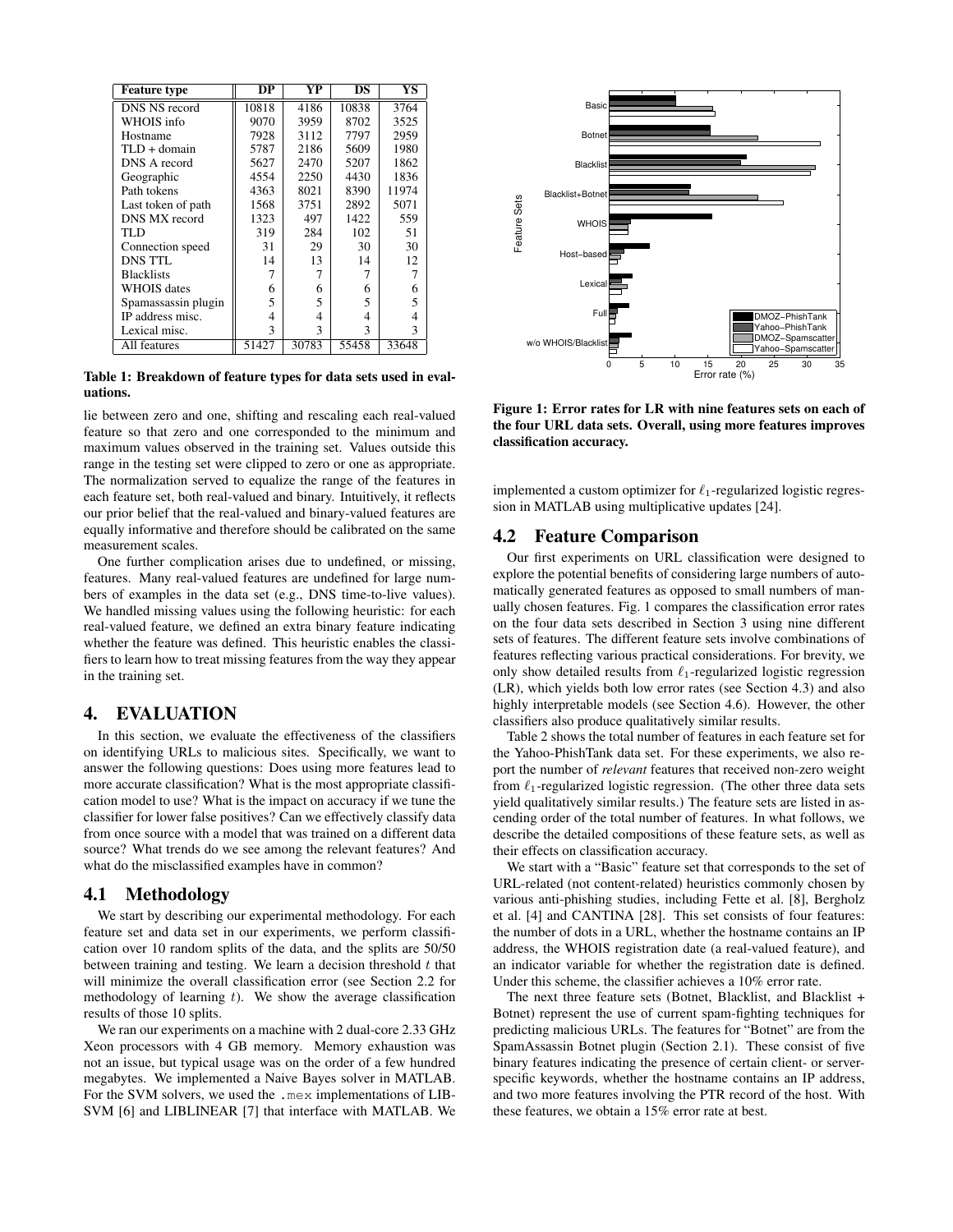|                     | # Features |          |       |
|---------------------|------------|----------|-------|
| <b>Feature set</b>  | Total      | Relevant | Err%  |
| <b>Basic</b>        | 4          |          | 10.12 |
| <b>Botnet</b>       | 5          | 5        | 15.34 |
| <b>Blacklist</b>    |            | 6        | 19.92 |
| Blacklist+Botnet    | 12         | 10       | 12.14 |
| WHOIS               | 3967       | 727      | 3.22  |
| Host-based          | 13386      | 1666     | 2.26  |
| Lexical             | 17211      | 4488     | 1.93  |
| Full                | 30597      | 3891     | 1.24  |
| w/o WHOIS/Blacklist | 26623      | 2178     | 1.48  |

**Table 2: Total and relevant number of features for the LR classifier and the Yahoo-PhishTank data set. We reference the overall error rate from Figure 1.**

The "Blacklist" feature set consists of binary variables for membership in six blacklists (and one white list) run by SORBS, URIBL, SURBL, and Spamhaus. These lists combined provide at best a 20% error rate. When we combine the blacklists with the SpamAssassin Botnet plugin features in the "Blacklist+Botnet" feature set, the error rate improves to 12%.

These small features sets are reasonably effective, but including features that result in very large feature sets significantly improve classification accuracy.

The WHOIS registration date was a popular feature in previous studies [8][4][28]. Inspired by these examples, we also create a WHOIS feature set that includes the registration date as well additional WHOIS properties. The "WHOIS" set we evaluated includes the registration, update, and expiration dates, as well as a bag-ofwords representation of the registrar and registrant. The feature set grows to nearly 4,000 on the YP data set (Table 2.1), while reducing the error to 3–15% across the data sets. WHOIS features can provide useful information for differentiating malicious and benign URLs, since creators of legitimate sites are likely to adopt different registration patterns than creators of malicious sites (whose sites are taken down more frequently, or who want to anonymize their registration information).

WHOIS features, however, are just a subset of the available hostbased features. If we also include the remainder of our host-based features — IP, DNS, and geographic properties as well as membership in a blacklist and SpamAssassin Botnet plugin features the feature sets from our data sets grow to over 10,000 features. And these additional features are beneficial: the LR classifier has an even lower error rate of 1.2–6%. Using host-based features provides a richer set of properties for the classifier to capture phenomena such as malicious sites being hosted from a particular IP prefix, ISP, country and the like.

In addition to host-based features, we can also use lexical properties of the URLs themselves as potentially strong features (again, we are not considering the Web page content). That is, if the URLs themselves "look" malicious, then a lexical feature set can help us automatically learn the tell-tale strings that characterize a malicious or benign URL. For example, malicious sites may have legitimatelooking tokens appended to the sub-domain of the hostname, or have them embedded in the path of the URL for obfuscation purposes. In the "Lexical" set, we consider a "bag-of-words" representation of the tokens in the URL augmented with additional properties such as the length of the hostname, the length of the entire URL and the number of dots. This is indeed an effective feature set, with a resulting error is between 1.9% and 3.5%.

Combining the host-based and lexical features into the "Full" feature set, we obtain the lowest classification error among all feature sets at 0.9–3.0%. For YP, the FP/FN rates are 0.8%/2.6%.



**Figure 2: Overall error rates for the "Full" feature set using different classification algorithms and data sets. The SVM and LR classifiers do well with large feature sets such as "Full" as compared to Naive Bayes.**

Finally, blacklists and WHOIS information provide us known high-quality information for classifying URLs. But do the low classification error rates of the "Full" feature set critically depend on those particular features? The results for "w/o WHOIS/Blacklist" show the error rates without WHOIS and blacklist features are 1.1– 3.4%. Since the error rates across this feature set remain close to those of the "Full" set, we find that the remaining features provide sufficient information for achieving accurate classification results — using high-quality WHOIS and blacklist information is not necessary for excellent results.

Having reviewed the composition and results for each feature set, we point out two noticeable trends: (1) Before "WHOIS," the DMOZ-PhishTank set has similar error rates to Yahoo-PhishTank, but starting with "WHOIS" the Yahoo-trained set has lower error. This happens because the distribution of WHOIS and lexical features between DMOZ and Yahoo are distinct enough that certain URL tokens and certain WHOIS properties receive more weight in one data set than the other. (2) Prior to "WHOIS," the PhishTanktrained sets have better error rates because PhishTank Web sites have more undefined WHOIS registration dates (hence better "Basic" results), more IP addresses in the hostname (better "Botnet" results), and more URLs in blacklists (better "Blacklist" results). But starting with "WHOIS," the Spamscatter-trained sets do better because the introduction of registrar/registrant names provides a wealth of information for differentiating malicious and benign sites, and the distribution of lexical tokens in Spamscatter is distinct enough from benign sources to provide traction for accurate classification results.

These results demonstrate that different data sets provide different feature distributions for distinguishing malicious and benign URLs. Rather than manually discovering and adjusting the decision rules for different data sets, machine learning techniques can adapt to these differing distributions by learning the appropriate decision rules automatically.

# **4.3 Classifier Comparison**

Next we compare the accuracy of the four classifiers described in Section 2, each of which has different tradeoffs between model complexity and training execution time. We use the "Full" feature set from Section 4.2 for comparison.

Figure 2 compares the results of the classifiers: Naive Bayes (Bayes), SVM with a linear kernel (SVM-lin), SVM with an RBF kernel (SVM-rbf), and  $\ell_1$ -regularized logistic regression (LR). The bars show the overall error rates for each classifier on each of our four data sets. Additionally, Table 3 shows the training and testing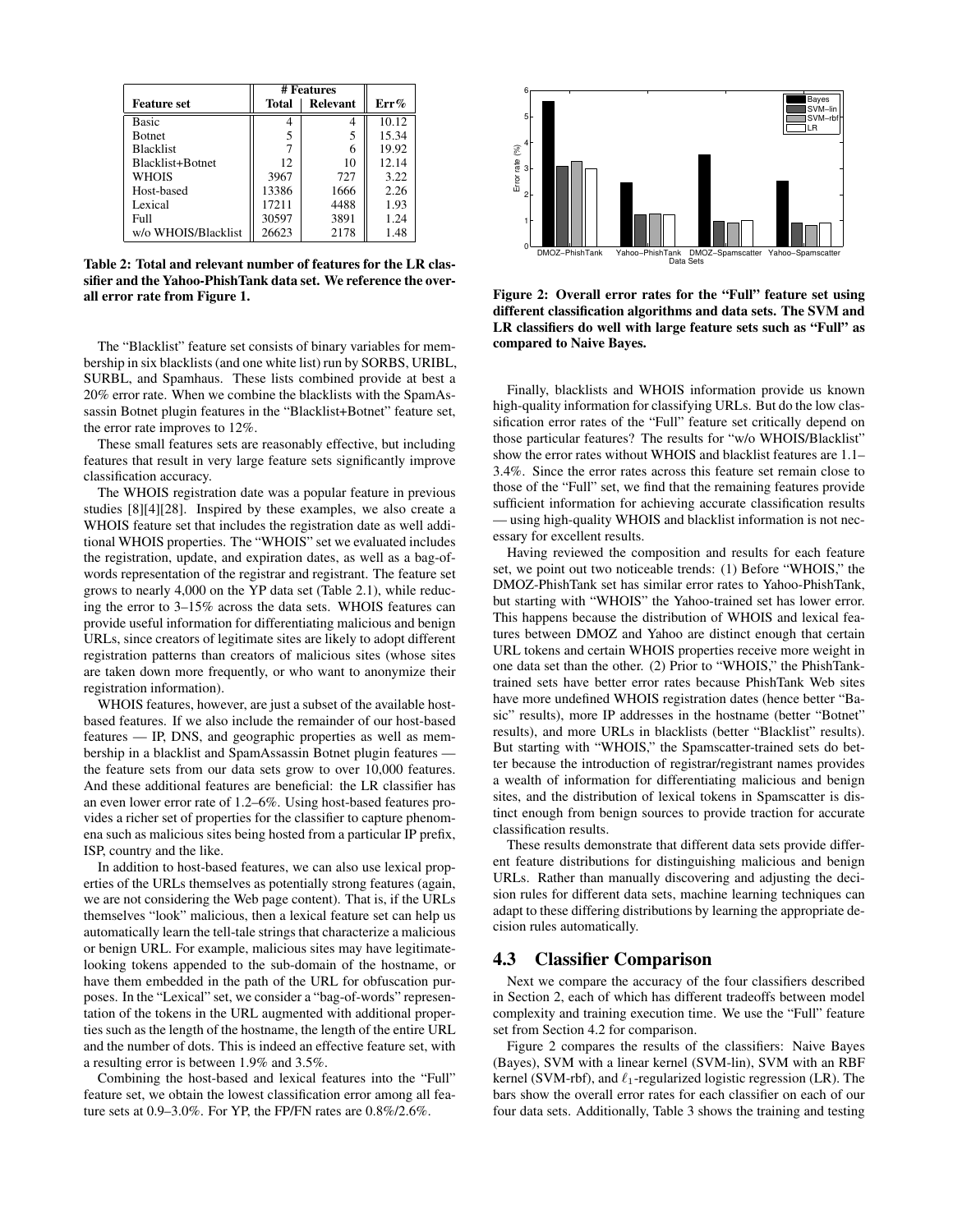times for each classifier. The cross-validation time refers specifically to the cross-validation process used in LR to choose a regularization constant. Although expensive, it can be effectively amortized when training over time.

|                  | <b>Baves</b> | <b>SVM-lin</b> | SVM-rbf | LR               |
|------------------|--------------|----------------|---------|------------------|
| Train            | 51 s         | 50 s           | 63 s    | $30 \text{ min}$ |
| Test             | 87s          | 91 s           | 170 s   | 90 s             |
| Cross-validation |              |                |         | 5 hrs            |

**Table 3: Training and testing times for the Yahoo-PhishTank data set.**

The SVM and LR classifiers have at least half of the error of Naive Bayes, which is not surprising given the models that we chose. Naive Bayes is a classifier that sees wide-spread use in spam filters and related security applications, in part because the training and testing performance of Naive Bayes is fast. However, the benefit of reduced training time is outweighed in this case by the benefit of using classifiers whose explicit goal is to minimize errors. This tradeoff is particularly worthwhile when we are dealing with a large feature set.

As mentioned in Section 2.2, SVM classifiers can perform poorly if irrelevant features in a large feature set make the kernel functions poor measures of similarity. Given that the difference in error between SVM and LR is so small, though, this problem did not materialize in our data set. As such, we continue to show the results for LR for the remaining experiments because of its interpretability, which is useful for understanding how the model performs (Section 4.6) and how it might be improved (Section 4.7).

#### **4.4 Tuning False Positives & Negatives**

An advantage of using these models is that they can tradeoff false positives and false negatives. We have seen in the previous sections that classifying with the "Full" feature set yields very low overall error rates. For policy reasons, however, we may not want to choose a decision threshold  $t$  to minimize the overall error rate. Instead, we may want to tune the threshold to have very low false positives at the expense of more false negatives (or vice versa).

Consider blacklisting as a motivating example. Blacklisting has the intrinsic advantage that it will have very low false positives. Suppose a network administrator wants to take advantage of the benefits of classifying over a full feature set while maintaining the low false positives of a blacklist-only policy as applied to URL classification. To do so, we can select a threshold for the full feature set that will yield a false positive rate competitive with blacklisting while having a much lower false negative rates.

Figure 3 shows the results of this experiment as an ROC graph with respect to the decision threshold  $t$ . We see that even if we tune the decision threshold of the full-featured classifier to the same false positives as a blacklist-only classifier, the full-featured classifier still predicts malicious URLs with much better accuracy than with blacklists alone.

# **4.5 Mismatched Data Sources**

Coupling the appropriate classifier with a large feature set can yield a highly accurate classifier when trained and tested on disjoint sets of the same data source. But do these results hold when training and testing examples are drawn from different data sources? To answer this question, we experiment with training and testing on various combinations of benign and malicious sources of URLs. (We use the abbreviations defined in Section 3 to refer to each combination of data sources, e.g. YP for Yahoo-PhishTank).

Table 4 shows classification results using  $\ell_1$ -regularized logistic



**Figure 3: Tradeoff between false positives and false negatives: ROC graph for LR over an instance of the Yahoo-PhishTank data set using (1) the "Full" feature set and (2) blacklists only. We highlight the points where the false positives are tuned to 0.1%.**

|                    | <b>Testing</b> |          |        |        |
|--------------------|----------------|----------|--------|--------|
| <b>Training</b>    | YS             | YP       | DS     | DР     |
| YS                 | $0.90\%$       | 5.66%    | 9.38%  | 17.73% |
| YP                 | 21.33%         | 1.24%    | 44.02% | 33.54% |
| DS                 | 13.55%         | 31.57%   | 1.00%  | 13.70% |
| DP                 | 22.95%         | $3.06\%$ | 22.92% | 3.01%  |
| All sources (YDSP) | 0.95%          | $2.40\%$ | 1.43%  | 3.19%  |

**Table 4: Overall error rates when training on one data source and testing on another (possibly different) data source using the LR classifier.**

regression. Each row represents a pairing of benign and malicious URL training sources, and each column represents a pairing of benign and malicious URL testing sources. As expected, the entries along the NW-SE diagonal yield the lowest classification errors because they represent matching similar data sources (these numbers are repeated from previous experiments). When only the benign URL source is mismatched (e.g., YS and DS), error increases due to higher false positives. And if only the malicious URL source is mismatched (e.g., YS and YP), error increases due to higher false negatives. Nevertheless, we note that training on the Spamscatter set — which includes URLs advertising a wide range of scam sites — generally performs better on a mismatched source (YS-YP at 6%, DS-DP at 14%) than the PhishTank set (YP-YS at 21%, DP-DS at  $23\%$ ) — which focuses only on phishing sites (Section 3).

Finally, if the training and testing sources are completely mismatched (SW-NE diagonal), the error ranges between 18–44%. Although better than random, the disparity in accuracy emphasizes the judicious selection of training data. This selection is of particular importance for use in a deployment: the training data should reflect the "testing" environment in which the system is used. To that end, if we use all four training sources, the generalization ability of the classifier is strong across all testing sources (last row). Thus, in a deployed system practitioners will want to pay special attention to collecting training data that is representative.

# **4.6 Model Analysis**

Besides high classification accuracy, LR has the advantages of performing automatic feature selection as well as providing an interpretable linear model of the training data. In particular, because the output of a linear model depends on the weighted sum of the features, the sign and magnitude of the individual parameter vector coefficients can tell us how individual features contribute to a "malicious" prediction or a "benign" prediction. Positive coefficients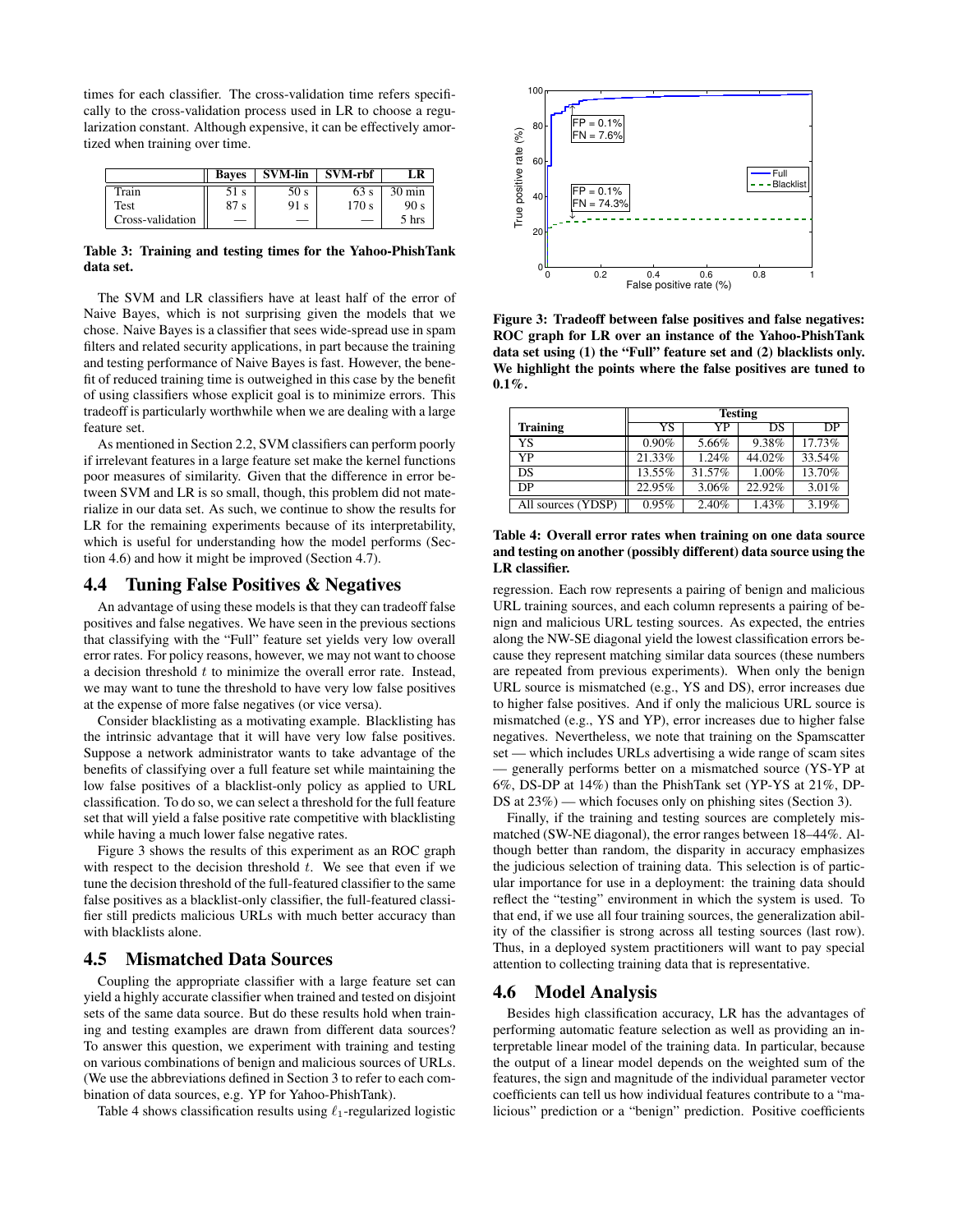|                     |       |                 | Sign(coeff.) |          |
|---------------------|-------|-----------------|--------------|----------|
| <b>Feature type</b> | Total | <b>Relevant</b> |              |          |
| Path tokens         | 8021  | 419             | 95           | 324      |
| DNS NS record       | 4186  | 1021            | 468          | 553      |
| WHOIS info          | 3959  | 633             | 284          | 349      |
| Last token of path  | 3751  | 76              | 17           | 59       |
| Hostname            | 3112  | 315             | 123          | 192      |
| DNS A record        | 2470  | 407             | 173          | 234      |
| Geographic          | 2250  | 692             | 329          | 363      |
| $TLD + domain$      | 2186  | 237             | 97           | 140      |
| DNS MX record       | 497   | 70              | 34           | 36       |
| TLD                 | 284   | 40              | 15           | 25       |
| Connection speed    | 29    | 19              | 9            | 10       |
| DNS TTL             | 13    | 9               | 6            | 3        |
| <b>Blacklists</b>   | 7     | 7               |              | 6        |
| <b>WHOIS</b> dates  | 6     | 6               |              | 5        |
| Spamassassin plugin | 5     | 5               | 3            | 2        |
| IP address misc.    | 4     | 3               | 3            | $\theta$ |
| Lexical misc.       | 3     | 3               | 0            | 3        |
| All feature types   | 30783 | 3962            | 1658         | 2304     |

**Table 5: Breakdown of features for LR for an instance of the Yahoo-PhishTank data set. We show total number of features in each feature type category, the number of relevant (non-zero) features, as well as the number of selected features with negative (benign) and positive (malicious) coefficients.**

correspond with malicious features while negative coefficients correspond with benign features. Additionally, the training phase for ℓ1-regularized logistic regression yields a *sparse* parameter vector w where the number of non-zero coefficients is much smaller than the total number of features, making it easier for us to focus on a smaller number of relevant features (a zero coefficient means that the corresponding feature will not contribute to the prediction outcome). These properties simplify the analysis of trends in malicious and benign features.

In this section, we analyze the model that LR constructed for one of the ten random splits of the Yahoo-PhishTank data set, and discuss trends that we observe in the model and correlate them with real-world phenomena. This example has 3,962 active (non-zero) features out of a total of 30,783 features. There are 1,658 negative (benign) coefficients and 2,304 positive (malicious) coefficients in the weight vector. Table 5 shows a breakdown of the different types of features selected in this LR model. Overall, we find that the automatic feature selection of certain feature groups are specific to the data set at hand, while other feature types indicate broader trends in malicious sites.

Not surprisingly, the weights learned for the blacklist features are all non-zero because the presence of domain names and IPs in one of the six blacklists, or its absence in the whitelist, is an accurate indicator of maliciousness.

Additionally, the weights selected for the "SpamAssassin plugin" features match their purpose as an indicator. For example, the model learned negative weights for having server words in the hostname, PTR records, and full-circle records. And it learned positive weights for having client words or an IP address in the hostname.

The miscellaneous IP address properties indicate whether the A record of a host shares the same prefix or AS as its MX or NS record. These features are considered benign on all counts, which makes sense because hosting the Web site and email server in the same data center reflects a more orthodox hosting setup that a customer would purchase through legitimate means, as opposed to a hosting infrastructure acquired by compromising a scattered array of machines.

Next, the classifier selected 40 out of the 284 top-level TLD features. Generic TLDs like '.gov', '.edu', '.com', '.org', and countrylevel TLDs like '.ca' and '.se' are the top-6 benign features by weight. By contrast, '.info', '.kr', '.it', '.hu', and '.es' form the top-6 malicious features by weight, domains correlated with some malicious sites.

For hostname tokens that do not include the TLD, the model selected 315 out of 3,112 features. Some interesting examples of malicious hostname tokens include the appearance of 'com' in the name, resulting from URLs to malicious sites that prepend the tokens of legitimate hostnames (e.g., from banks) as an obfuscation measure. And while it is no surprise to see that the presence of 'www' is considered a benign (albeit spoofable) feature, 'members' receives the most negative weight because of its co-occurrence with benign sites hosted on 'members.aol.com', 'members.tripod.com' and other free hosting services.

Although the URL's path tokens contribute the most features (about 8,000), the model selects 419 relevant path tokens during training, 324 of which are malicious. Among the automatically selected malicious features are 'account', 'webscr', 'login', 'ebayisapi', 'signin', 'banking', and 'confirm' — for comparison, these tokens the model learned automatically are also 7 out of the 8 manually chosen path tokens that were considered tell-tale phishing features in the study by Garera et al. [9]. Additional selected path tokens include 'images', 'com', 'www', and 'paypal'. Tokens like these indicate attempts by the site authors to spoof legitimate sites by including domain names within the URL path ('www.example.com'). Even 'http:' is considered a malicious feature, aiding in the prediction of URLs that attempt to hide legitimatelooking URLs in the path component (the case of using a legitimate domain's redirection facilities was more rare).

Out of the 3,959 WHOIS information features (mainly tokens in the names of the registrar and registrant of the domain name), the classifier selected 633 as relevant. As for dates in the WHOIS record, missing any of the three WHOIS dates (registration, update, expiration) is considered a malicious feature. Moreover, having a recent registration or update date is considered malicious — this corresponds with the behavior of malicious sites having newer registration dates because they are taken down more frequently. Having a newer expiration date is the only benign WHOIS date feature.

For connection speed features, the model selected 19 out of 29. Having a T1 speed for the DNS A and MX records are the top-2 benign features, while a residential cable, DSL or satellite connection hosting an address in the A, MX or NS record of an entry is considered malicious. These features reflect the phenomenon of malicious sites hosted on compromised machines in residential ISPs.

Finally, the selected DNS A/MX/NS record features and geographic features correspond to hosting activity associated with various regions of the Internet address space. For example, IP ranges belonging to Google, Yahoo and AOL are treated as benign features. Also, having DNS NS records in IP ranges belonging to major registrars such as RIPE (the network information center for Europe) are considered benign features. However, having an NS record in one of the IP prefixes run by GoDaddy is considered a malicious feature.

Overall, the classifier was able to automatically select malicious and benign features for which domain experts had prior intuition. Perhaps more importantly, the classifier automatically selected new, non-obvious features that were highly predictive and yielded additional, substantial performance improvements.

When faced with such a reputation system, the ability of adversaries to evade detection depends on their ability to avoid conforming to the trends and selections determined by the classifier; we discuss the issue further in Section 5.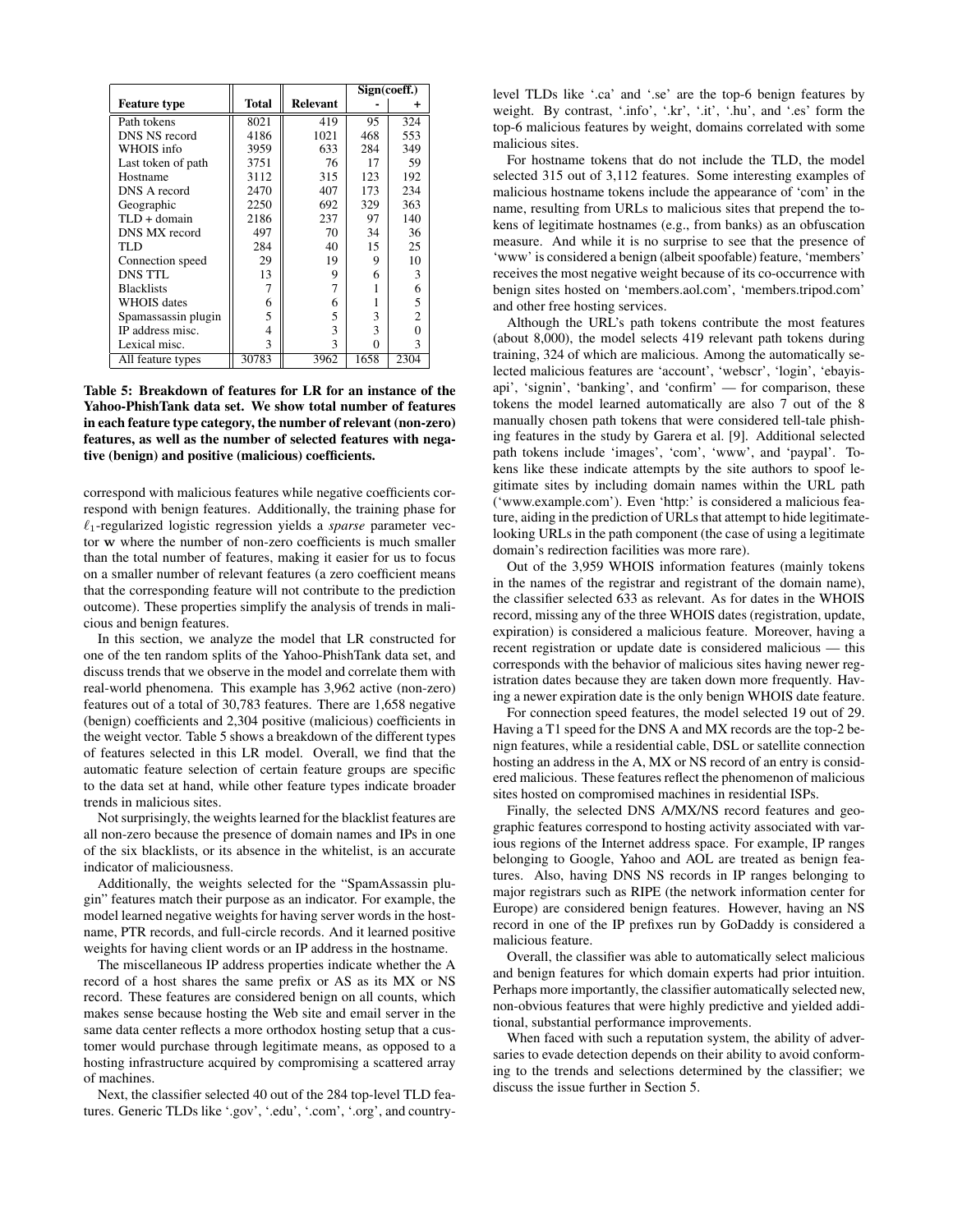# **4.7 Error Analysis**

A machine learning approach using a full feature set, consisting of both lexical and host-based features, yields a URL reputation classifier that has low false positive and low false negative rates. Despite the high accuracy of this approach, in this section we examine examples of misclassified URLs to reveal trends that can suggest refinements to our current approach, and also help us understand the limitations of using just URL features for classification (as opposed to additionally including features from Web page content). For our analysis, we examine one of the instances of the Yahoo-PhishTank data sets from the LR classifier, chosen randomly, which had 60 false positives and 71 false negatives (other instances resulted in similar conclusions).

The most common cause of false positives (benign sites mistakenly classified as malicious) was due to sites hosted at disreputable ISPs. This is a case of guilt by association — our classifier penalizes legitimate sites hosted in the same AS or IP prefix as malicious sites. This set of false positives could be mitigated by examining the content of a site. Also, if reputation systems become more prevalent, such false positives imply that it would behoove legitimate site owners to seek service providers that have a reputation for cracking down on malicious sites hosted on their networks.

The false negatives (undetected malicious sites) fell into the following categories: (1) URLs to sites with benign tokens in the URL, (2) malicious sites using free hosting services (such as 'geocities.com' or 'tripod.com'), (3) compromised sites, (4) redirection services, (5) sites hosted in reputable geographic regions (such as the US), and (6) sites with international TLDs hosted in the US. The first category shows that if certain lexical features have substantial weights in classification, false negatives can result. Eliminating this false negative could be accomplished by more careful vetting of which URL tokens become features.

The last five categories are related because they reflect the situation where host-based features of a malicious URL *appear* to be non-malicious. However, the remedies for mitigating these kinds of false negatives differ. For example, eliminating malicious sites in category (3) is a matter of encouraging sites to maintain up-todate patches of software, and category (5) reflects the practice of purchasing services from a reputable ISP; such remedies, though, are out of the control of a reputation system. However, the closelyrelated category (6) sites could be addressed by adding features that indicate whether the country of a site's TLD corresponds to the country where the ISP is located. Finally, mitigating false negatives in (2) and (4) may require examining the content of a site.

# **5. EVASION**

If deployed and effective, adversaries will naturally try to invent methods for evading this statistical modeling approach. As we discussed in Section 2, the effectiveness of statistical modeling depends on a few key assumptions. When hosting malicious sites, adversaries can try to violate these assumptions to evade detection.

One approach for evasion is to reduce the information content in the lexical features of URLs. For example, using redirection services such as TinyURL produces fewer distinguishing lexical features (e.g., an identical host name coupled with a random token). Another approach is to acquire many benign host-based features, such as hiding behind the well-provisioned infrastructure provided by legitimate free hosting services (e.g., 'geocities.com' or 'tripod.com'). These aliasing techniques could provide adversaries methods for misclassifying their sites as benign.

As discussed in Section 4.6, the weights assigned to features in our classifiers reflect trends in the features of malicious and benign URLs. An adversary evading detection can strive to craft a site that can spoof sufficient benign features with high weights, and avoid acquiring sufficient malicious features, to appear as a benign site to the detection algorithm. For instance, '.org' is a benign TLD according to our classifier, yet costs only \$10/year to register.

There are, however, functional and cost-related limits to an adversary's ability to forge features. For instance, older WHOIS registration dates have high weights as benign features, but are difficult to casually obtain for malicious sites. Further, whether a site appears on a blacklist is out of its control. Whether such features are sufficient in the long term for differentiating benign from malicious sites remains an open question. As with any security approach facing an adaptable adversary, though, we envision having to evolve a deployment in response over time.

# **6. RELATED WORK**

This section surveys related approaches in URL classification, related applications of statistical modeling, and other techniques.

### **6.1 Classification of URLs**

The work by Garera et al. is the most closely related to our study [9]. They use logistic regression over 18 hand-selected features to classify phishing URLs. The features include the presence red flag key words in the URL, features based on Google's Page Rank and Google's Web page quality guidelines. Although a direct comparison with our approach is difficult without access to the same URLs or features, they achieve a classification accuracy of 97.3% over a set of 2,500 URLs. Though similar in motivation and methodology, our approach differs significantly in both scope (aiming to detect other types of malicious activity) and scale (considering an order-of-magnitude more features and training examples).

McGrath and Gupta do not construct a classifier but nevertheless perform a comparative analysis of phishing and non-phishing URLs [16]. For examples, they compare non-phishing URLs drawn from the DMOZ Open Directory Project [19] to phishing URLs from PhishTank [21] and a non-public source. The features they analyze include IP addresses, WHOIS thin records (containing date and registrar-provided information only), geographic information, and lexical features of the URL (length, character distribution, and presence of pre-defined brand names). We build on their work by incorporating similar sources and features into our approach.

Provos et al. perform a study of drive-by exploit URLs and use a patented machine learning algorithm as a pre-filter for VM-based analysis [22]. Unlike our approach, they extract content-based features from the page, including whether IFrames are "out of place," the presence of obfuscated javascript, and whether IFrames point to known exploit sites.

CANTINA classifies phishing URLs by thresholding a weighted sum of 8 features (4 content-related, 3 lexical, and 1 WHOISrelated) [28]. Among the lexical features, it looks at dots in the URL, whether certain characters are present, and whether the URL contains an IP address. The WHOIS-related feature CANTINA examines is the age of the domain. We use similar features in our approach, but entirely different models of classification.

# **6.2 Machine Learning in Related Contexts**

Fette et al. use statistical methods in machine learning to classify phishing emails [8]. Their classifiers examine the properties of URLs contained within a message (e.g., the number of URLs, number of domains, and number of dots in a URL), but unlike our approach they also consider features of the email structure and content. Bergholz et al. further improve the accuracy of Fette et al. by introducing models of text classification to analyze email con